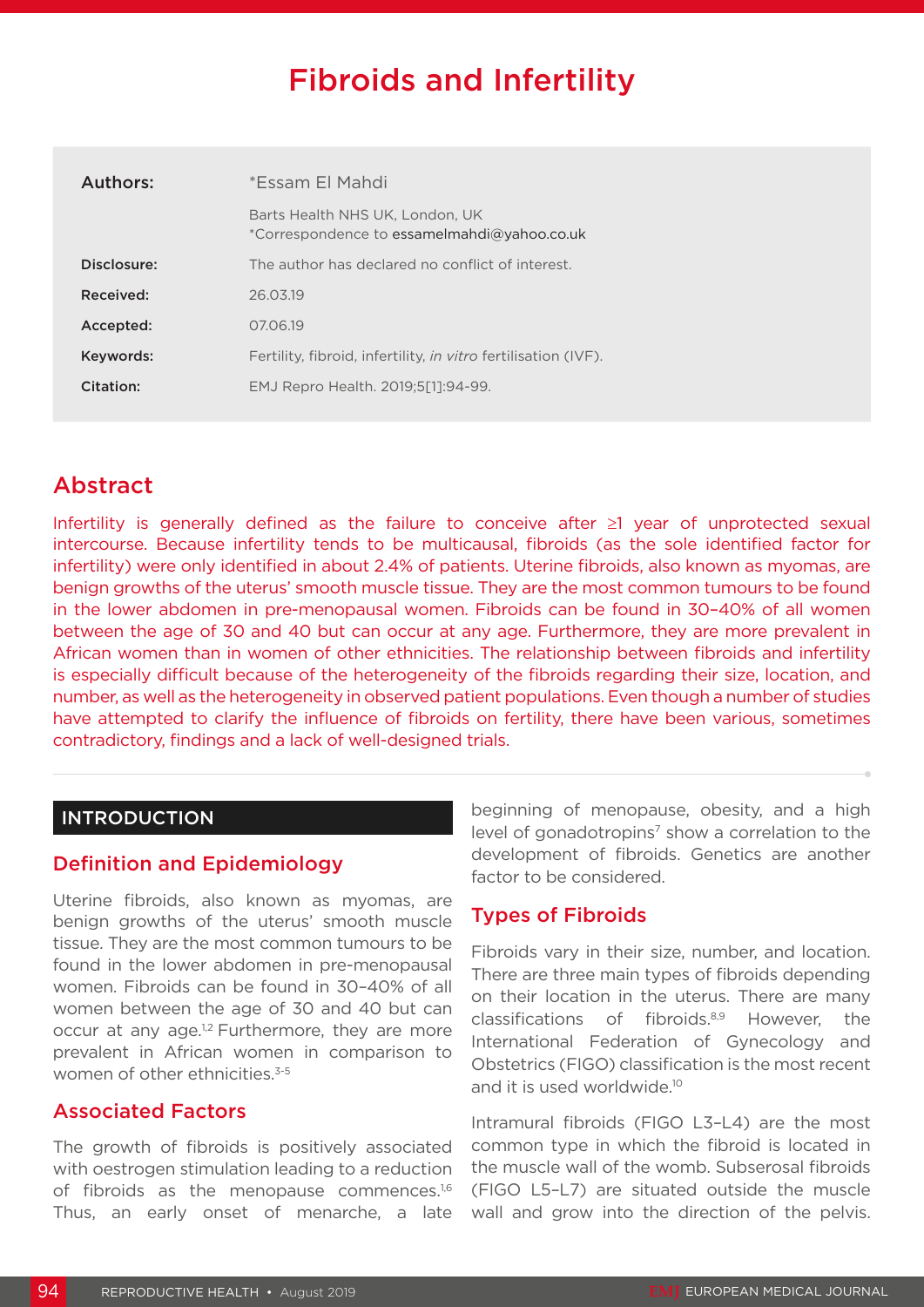Submucosal fibroids (FIGO L0–L2) develop in the myometrium right beneath the endometrium and can grow into the uterine cavity. Furthermore, fibroids can be either pedunculated or directly attached to the uterus. Depending on their location, the symptoms caused by fibroids can vary.<sup>11</sup>

## General Symptoms

Fibroids are often asymptomatic.<sup>1</sup> However, they can account for a number of symptoms such as menstruation changes (hypermenorrhoea, menorrhagia, dysmenorrhoea, and subsequent anaemia), dyspareunia, and bladder and bowel  $irritation$  due to size. $12,13$  Specifically, fibroids can also show an association with reduced fertility, infertility, or miscarriages, which will be discussed more closely.

# **INFERTILITY**

Infertility is generally defined as the failure to conceive after ≥1 year of unprotected sexual intercourse. There is prevalence of 16% after 1 year in the general population and a prevalence of 8% after 2 years. Primary infertility refers to a couple who have had no previous pregnancies before, whereas secondary infertility refers to having failed to conceive following the last pregnancy. Medical investigation is generally recommended after unsuccessful conception after 1 year.14

Male and female factors can lead to infertility, thus both the female and male partner need to be investigated. Male factors can include abnormal semen analysis, surgical pelvic procedures, endocrinological conditions, drug abuse, and genetic disorders. Female risk factors for infertility or reduced fertility can be an age of >35 years, menstrual irregularity, history of pelvic inflammatory disease or sexually transmitted diseases, endometriosis, over and underweight, previous pelvic surgeries, and the presence of fibroids.15 Because infertility tends to be multicausal, fibroids (as the sole identified factor for infertility) were only identified in about 2.4% of patients.16

# Potential Influence of Fibroids on Fertility from a Biological Perspective

There are a number of different mechanisms through which fibroids negatively influence fertility. Firstly, enlarged size or specific location fibroids can hinder the transport of the sperm and egg, as well as their implantation.<sup>11,17,18</sup>

Secondly, the presence of submucosal fibroids seems to influence levels of IL-10 and glycodelin. These cytokines are supposed to support the implantation and early embryonic development. In the presence of fibroids, they appear to be reduced.<sup>17</sup>

Thirdly, Purohit et al.<sup>17</sup> and Yoshino et al.<sup>19</sup> have found that fibroids seem to alter uterine contractions leading to an inflammatory reaction in the uterus. The latter may hinder implantation.

Fourthly, it is reported that the presence of fibroids leads to a change in the endomyometrial junctional zone. This zone regularly consists of macrophages and natural killer cells that contribute to the endometrial decidualisation during implantation. Some studies have shown that, fibroids are associated with the reduction of those cells.<sup>20,21</sup>

The thickness of fibroid pseudo capsule (a neurovascular bundle surrounding the fibroid that is rich in neurofibres) is considerably higher near the endometrial cavity compared to intramural and subserous fibroid, suggesting a potential role in fertility.22

Reduced fertility can have a number of causes, and the ones mentioned above are not to be considered as separate or monocausal. The relationship between fibroids and infertility is especially difficult because of the heterogeneity of the fibroids regarding their size, location, and number, as well as the heterogeneity in observed patient populations.<sup>21</sup> Even though a number of studies have attempted to clarify the influence of fibroids on fertility, there have been various, sometimes contradictory, findings and a lack of well-designed trials.<sup>17</sup>

The findings from recent studies and reviews will now be discussed to try to give a recent view on the relationship between fibroids and fertility.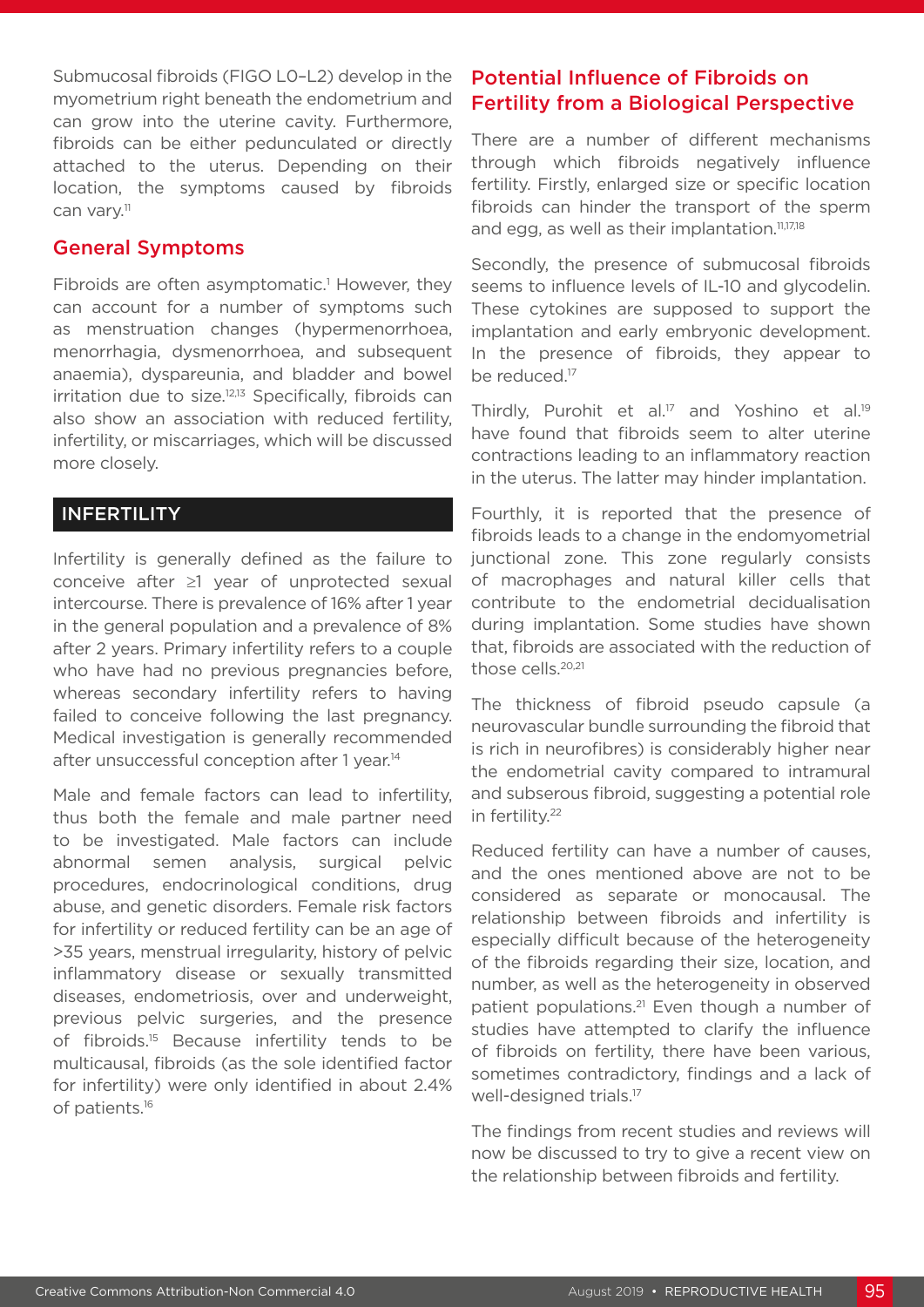# Influence of Fibroids on Fertility

The probability of clinical pregnancy, implantation, and live birth in women with fibroids was significantly lower, while abortion rates were higher in comparison to the control group independent of the fibroids' location.21,23 Looking more closely at the fibroids' location, it has been found that intramural fibroids and submucosal fibroids with intracavitary distortion were associated with lower pregnancy, implantation, and live birth rates in comparison with women with no fibroids, whereas there was no difference found for subserosal fibroids.21,24 Generally, submucosal fibroids are associated with a 70% reduction in delivery rate, intramural with a reduction of 30%.25-27 It is thought that the size of the fibroid (2–6 cm) does not impact fertility outcomes;22 however, recent studies have shown that fibroids size in-fact does have an effect: intramural fibroids of size >4 cm were seen to be associated with statistically lower pregnancy rates in comparison to smaller intramural fibroids.28-30 The effect of size could thus be seen in combination with the fibroids' location.

In general, one can state that the diverse findings show the need for more controlled, high-quality studies.

#### *In Vitro* Fertilisation

Studies have also specifically focussed on the relationship between fibroids and *in vitro*  fertilisation (IVF) outcomes. As with regular pregnancy, submucous fibroids and intramural fibroids distorting the uterine cavity are connected to lower pregnancy rates, delivery rates, and higher spontaneous abortion rate after IVF or intracytoplasmic sperm injection.

For intramural non-cavity distorting fibroids, no difference regarding IVF outcomes has been found.<sup>31</sup> Vimercati et al., $32$  on the other hand, have found no significant difference in the implantation, miscarriage, and pregnancy rates after IVF between submucosal, subserous, and intramural fibroids at all. Yet, they found the size of the fibroid to be negatively correlated with fertility.

Klatsky et al.<sup>33</sup> found no difference in implantation or clinical pregnancy rate in women with fibroids in comparison to women without when they received donor oocytes through assisted

reproductive technology. Somigliana et al.<sup>34</sup> observed no effect of fibroids with a diameter <5 cm which are not distorting the endometrial contour on pregnancy rates. On the contrary, a review of 19 studies conducted by Sunkara et al.<sup>35</sup> in 2010 showed a statistically relevant inverse correlation of non-cavity distorting intramural fibroids and live birth rate as well as clinical pregnancy rate.

Thus, also regarding IVF, the contradicting findings show the need for more controlled studies and hint at a more than monocausal relationship between fibroids and the success of IVF.

#### **TREATMENT OPTIONS FOR FIBROIDS AND INFERTILITY**

#### Myomectomy

Myomectomy as a potential surgical treatment for fibroids has been explored in many case studies. In general, approximately 50% of women with infertility and fibroids become pregnant after myomectomy,<sup>16</sup> although the numbers differ depending on the study. Whether performed hysteroscopically or by laparotomy, myomectomy has led to a rise in pregnancy rates;<sup>17,27</sup> however, only the rise regarding submucosal fibroids was statistically significant.<sup>17</sup> Then again, the literature review has shown that myomectomy before IVF has significantly increased the success rate in fibroids without submucosal component.<sup>28</sup>

Because of the divided findings in literature, Purohit et al.<sup>17</sup> conclude that the benefit of myomectomy highly depends on the location and size of the fibroids. There is little evidence for a beneficiary effect regarding subserosal fibroids since they appear to have little effect on a woman's fertility. For submucosal fibroids, a positive effect on pregnancy and live birth rates is stated. For intramural fibroids, the evidence remains unclear as there is a higher risk of postoperative complications, such as adhesions that can lead to infertility by themselves.<sup>17</sup> A study performed by Casini et al.<sup>29</sup> suggested that a pregnancy rate of 56.5% in women with intramural fibroids and myomectomy in comparison to 41.0% without myomectomy. However, the higher rate was not statistically significant, thus myomectomy for intramural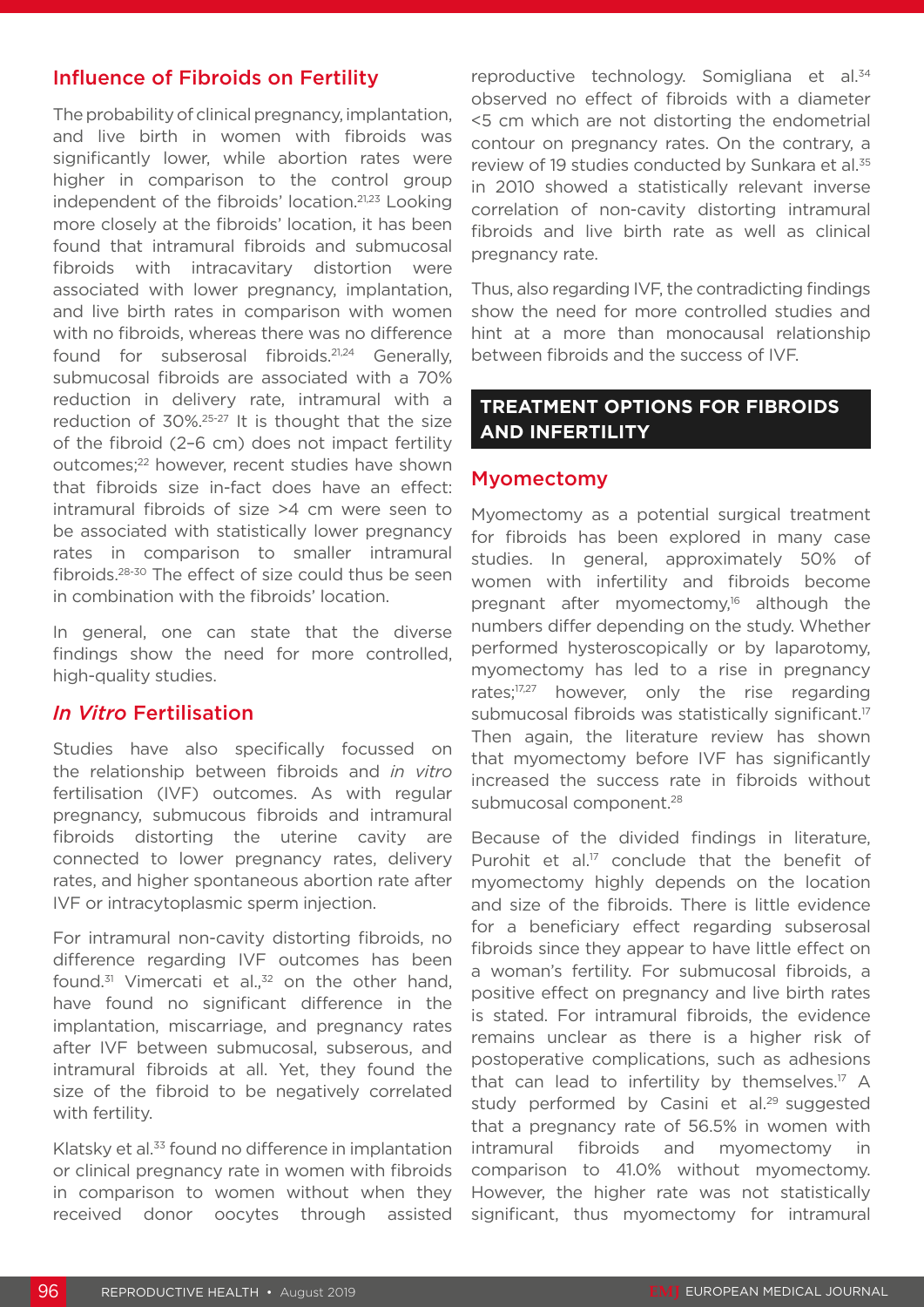fibroids should be considered individually depending on exact size, number, and location.17

Hysteroscopic myomectomy is recommended for fibroids located in the cavity (FIGO L0–L1). In L2, up to 5 cm fibroids hysteroscopy is possible, however, it might have to be carried out in multiple-stage procedures. It is highly necessary to take into consideration the possible operationrelated intrauterine adhesions and endometrial damage which are negatively correlated to reproductive outcomes.17

In larger fibroids (FIGO L2 >5 cm and above) management by laparotomy or laparoscopy should be considered. A systematic review of the data has shown a similar outcome for both approaches. Metwally et al.<sup>36</sup> suggest that there is no statistically significant difference in live birth rate, pregnancy rate, miscarriage rate, and preterm delivery rate between open and laparoscopic myomectomy.

Yet, for the laparoscopic procedure, reduced blood loss and shorter inpatient stays were noted.17 In laparoscopic myomectomies, a significantly lower risk of infertility fostering adhesions were found in comparison to laparotomy.16 Another general risk includes uterine rupture during pregnancy or labour, leading to a higher rate of caesarean section, of which is preventable. However, it is unclear if laparoscopic myomectomy increases the risk of rupture significantly.16

Kameda et al.<sup>37</sup> found that laparoscopic uterine myomectomy was successful in 45.7% of infertile patients with no known cause but fibroids in comparison to 28.6% without laparoscopic treatment, yet the difference was not significant. If the number of fibroids was ≤3, the difference became statistically significant. Also, in patients with four–nine fibroids, the myomectomy showed a pregnancy rate of 64.7% with no pregnancies in patients without myomectomy. In patients with >10 fibroids however, no pregnancy could be achieved.

#### Medical Treatment

While the application of hormones, through, for instance, the combined oral contraceptive pill, progesterone-only pill, and levonorgestrel intrauterine systems, is commonly used to improve pain and menstrual complaints due

to fibroids, they are not applicable to infertile women because of their contraceptive effect.

Ulipristal acetate (UPA), a progesterone receptor modulator, is a licensed option for uterine fibroids because of its size reducing effect by increasing the apoptosis of leiomyoma cells. The therapy is limited to 3 months and its effect lasts for about 6 months without surgery.

Luyckx et al. $38$  conducted a study with 52 patients receiving UPA with 21 patients wishing to conceive. From 3 months after the end of UPA therapy, 15 of the 21 patients (71.0%) became pregnant, with a total of 18 pregnancies, of which, 12 pregnancies resulted in the delivery of 13 babies and 6 resulted in miscarriages.

Purohit et al.<sup>17</sup> pointed out that the study done by Luyckx et al.<sup>38</sup> had shown that despite the size reduction of fibroids and possible conception after the end of the UPA therapy, there has been a higher rate of miscarriages if women did not undergo myomectomy as well, thus, surgical management is additionally being recommended.

# Uterine Artery Embolisation

Uterine artery embolisation<sup>39</sup> leads to an ischaemia for approximately 72 hours in the uterus and was previously seen as a treatment for women with fibroids and without a wish to conceive a child when it was established in 1995. Even though the ischaemic effect was supposed to be only irreversible within the fibroid, there are concerns that not only the uterine, but also the ovarian function, can be irreversibly affected as well in certain women. In patients <35 years of age, uterine artery embolisation has lower pregnancy rates in comparison to myomectomy, as well as longer conception time. Moreover, the number of live births was significantly lower and the number of early miscarriages higher in women with uterine artery embolisation (60.0% in comparison to 23.0% after myomectomy),<sup>40</sup> indicating a superiority of myomectomy.

However, Mohan et al.<sup>41</sup> suggest in their review analysing 23 studies that the cumulative pregnancy rate of 58.6% in women with a mean age of 35.9 years after having undergone uterine artery embolisation is comparable to the ageadjusted pregnancy rate in the population. The cumulative miscarriage rate due to their findings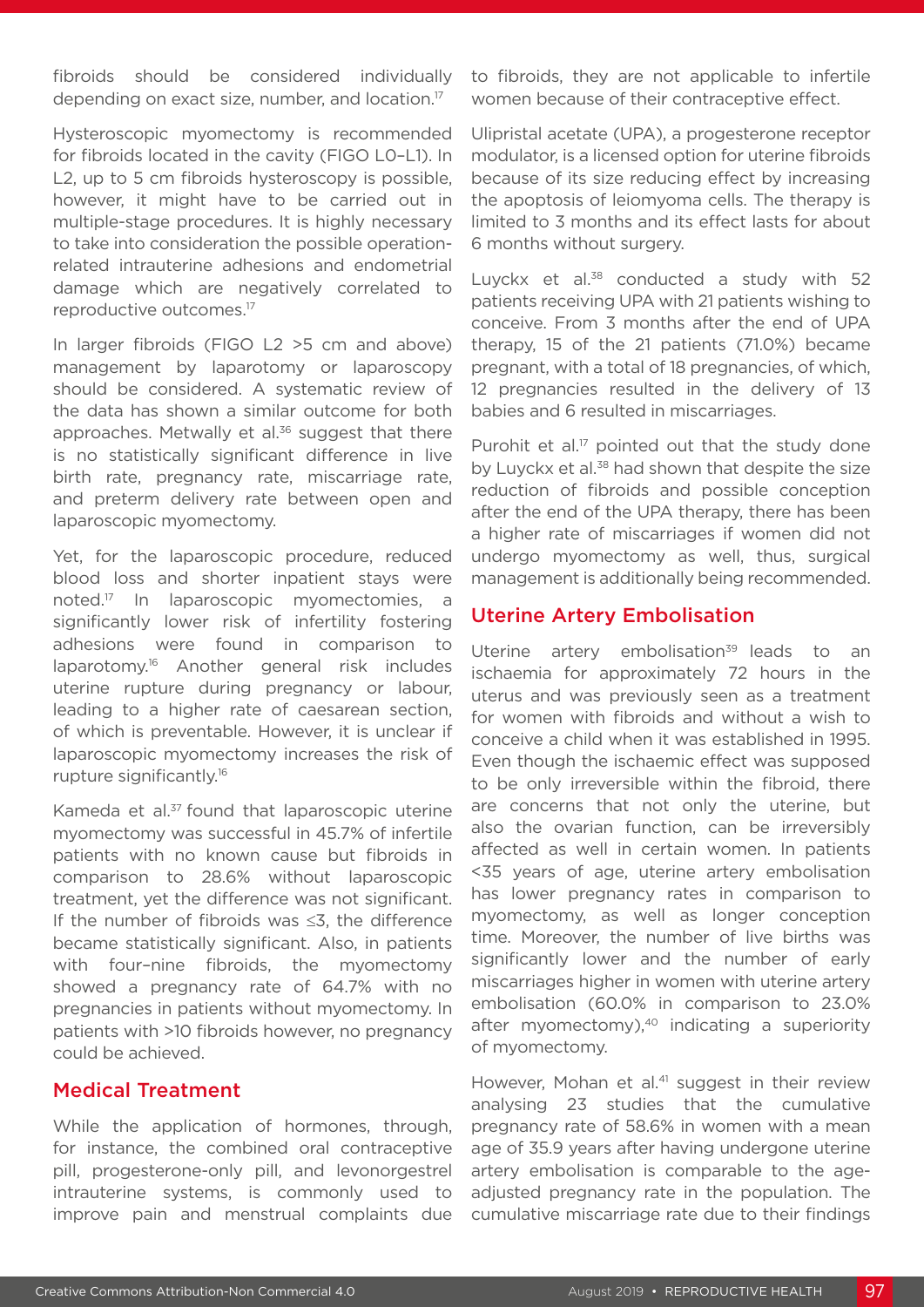was 28.0%, which is comparable to the rate in the general population.<sup>41</sup>

On the contrary, another review conducted by Karlsen et al.<sup>42</sup> in 2018, including 17 studies with 989 patients, found lower pregnancy rates and higher miscarriage rates after uterine artery embolisation in comparison to myomectomy, supporting the Mara et al.<sup>40</sup> findings above.

Czuczwar et al.<sup>43</sup> compared UPA and uterine artery embolisation on ovarian reserve after 3 months. There was a significant reduction in anti-Müllerian hormone and an increase in folliclestimulating hormone. However, in the UPA group there were no significant changes.

In alignment with the contrasting findings, the authors refer to the low quality of evidence which can be deducted from the studies, highlighting the need for randomised studies in the future.<sup>42</sup>

### Magnetic Resonance-Guided Focussed Ultrasound

Magnetic resonance-guided focussed ultrasound (MRgFUS) applies microbeam radiation therapydirected beams of ultrasound to heat specific areas of a fibroids and cause destruction through necrosis.14 The treatment was first established in 2000 for fibroids. According to Rabinovici et al.,<sup>44</sup>

MRgFUS was limited to patients declaring their non-interest in further pregnancies. However, a number of case reports of pregnancies after the treatment have been published with a total of 51 women. A total of 54 pregnancies have occurred, with a live birth rate of 41% and a spontaneous abortion rate of 28%. The mean birth weight was 3.3 kg with a vaginal delivery rate of 64%.<sup>44</sup> These outcomes are supported by other case reports $45$  and suggest a promising role for MRgFUS related to the treatment of infertility in patients with fibroids which should be investigated further.

#### **CONCLUSION**

The effects of fibroids on fertility and its management on improving fertility are inconclusive. The management should be individualised depending on the classification of the fibroids in relation to endometrium. Hysteroscopic excision of the submucosal fibroids should be considered before starting fertility treatment. With regards to intramural fibroids, it is individualised according to its relation to the uterine cavity. The subserosal fibroid is unlikely to have an impact on fertility. Medical, UPA, and MrgRUS are not recommended for women who desire fertility treatment.

#### References

- 1. Goerke K et al. Urban & Fischer (eds), Kurzlehrbuch Gynäkologie und Geburtshilfe (2014), 7<sup>th</sup> edition, Munich, Elsevier, pp.283-5.
- 2. Cramer SF, Patel A. The frequency of uterine leiomyomas. Am J Clin Pathol. 1990;94(4):435-8.
- 3. Sengoba KS et al. Racial/ethnic differences in women's experiences with symptomatic uterine fibroids: A qualitative assessment. J Racial Ethn Health Disparities. 2017;4(2):178-83.
- 4. Catherino WH et al. Racial and ethnic differences in the pathogenesis and clinical manifestations of uterine leiomyoma. Semin Reprod Med. 2013;31(5):370-9.
- 5. Moorman PG et al. Comparison of characteristics of fibroids in African American and white women undergoing premenopausal hysterectomy. Fertil Steril. 2013;99(3):768-76.
- 6. Toprak M et al. Analysis of estrogen and progesterone receptor gene

polymorphisms in leiomyoma. J Clin Lab Anal. 2019;33(3):e22704.

- 7. Sparic R et al. Epidemiology of uterine myomas: A review. Int J Fertil Steril. 2016;9(4):424-35.
- 8. Lasmar RB et al. Submucous myomas: A new presurgical classification to evaluate the viability of hysteroscopic surgical treatment—preliminary report. J Minim Invasive Gynecol. 2005;12(4):308-11.
- 9. Stamatellos I, Bontis J. Hysteroscopic myomectomy. Eur Clin Obstet Gynecol. 2007;3(1):17-23.
- 10. Munro MG et al. FIGO classification system (PALM-COEIN) for causes of abnormal uterine bleeding in nongravid women of reproductive age. Int J Gynaecol Obstet. 2011;113(1):3-13.
- 11. Munro MG. Uterine leiomyomas, current concepts: Pathogenesis, impact on reproductive health, and medical, procedural, and surgical management. Obstet Gynecol Clin

North Am. 2011;38(4):703-31.

- 12. Cheung VYT et al. Efficacy and safety of ultrasound-guided high-intensity focused ultrasound for uterine fibroids: A preliminary experience. J Obstet Gynaecol. 2019;22:1-7. [Epub ahead of print].
- 13. Farris M et al. Uterine fibroids: An update on current and emerging medical treatment options. Ther Clin Risk Manag. 2019;15:157-78.
- 14. Vander Borght M, Wyns C. Fertility and infertility: Definition and epidemiology. Clin Biochem. 2018;62:2-10.
- 15. McVeigh E et al. Oxford University Press, Oxford Handbook of Reproductive Medicine and Family Planning (2008), Oxford, UK.
- 16. Desai P, Patel P. Fibroids, infertility and laparoscopic myomectomy. J Gynecol Endosc Surg. 2011;2(1):36-42.
- 17. Purohit P, Vigneswaran K. Fibroids and infertility. Curr Obstet Gynecol